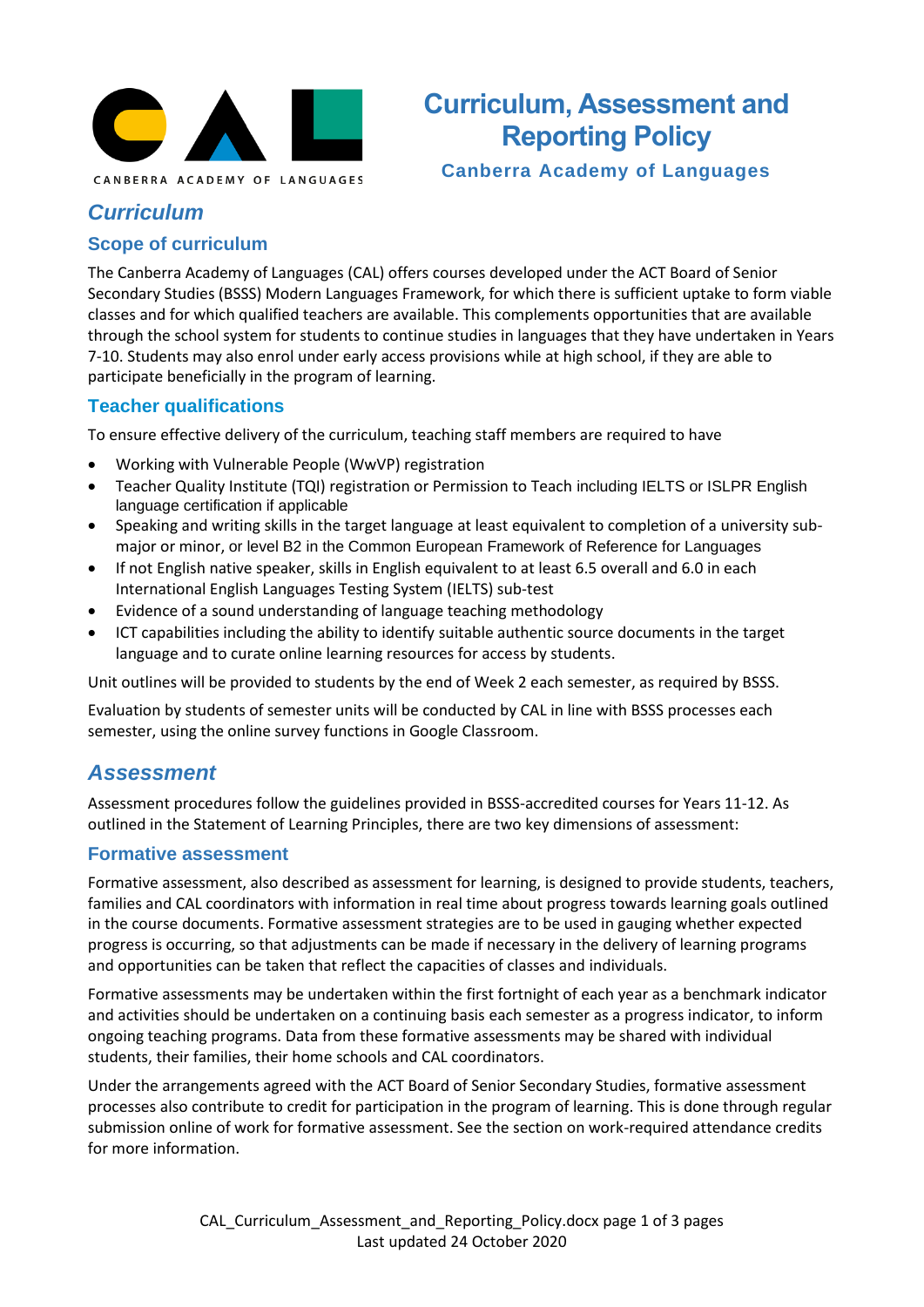#### **Summative assessment**

Assessment criteria for ACT BSSS modern languages courses implemented from 2020 are "Understanding" and "Communicating" (see Modern Languages Framework, page 4).

Assessment task types are **inquiry-based tasks** (aka enquiry-based tasks) with 40% weighting; and **in-class tasks** (taken by CAL to mean **tasks done under test conditions** to distinguish them from enquiry-based tasks, which may also be done in class), with 60% weighting (see Modern Languages Framework, page 5).

Each macro skill (listening, speaking, reading and writing) should be assessed in an in-class environment at least once in an academic year and any single assessment task (taken to mean a task relevant to a macro skill) will alternate between one category (taken to mean test conditions vs enquiry-based) in one semester unit and the other category in the next semester unit.

Marks will be recorded in BSSS Markbook. Generally, the assessment schedule for each unit offered by CAL will comprise:

| Task#          | Macro skill     | Assessment task type          | Approximate timing | Weighting |
|----------------|-----------------|-------------------------------|--------------------|-----------|
|                | Listening       | In-class (test conditions) S1 | Week 7 (Sem. 1)    | 30% in S1 |
|                |                 | Enquiry-based S2              | Week 6 (Sem. 2)    | 20% in S2 |
| $\mathcal{P}$  | Reading         | Enquiry-based S1              | Week 9 (Sem 1)     | 20% in S1 |
|                |                 | In-class (test conditions) S2 | Week 8 (Sem 2)     | 30% in S2 |
| 3              | <b>Speaking</b> | In-class (test conditions) S1 | Week 15 (Sem 1)    | 30% in S1 |
|                |                 | Enquiry-based S2              | Week 13 (Sem 2)    | 20% in S2 |
| $\overline{4}$ | Writing         | Enquiry-based S1              | Week 17 (Sem 1)    | 20% in S1 |
|                |                 | In-class (test conditions) S2 | Week 15 (Sem 2)    | 30% in S2 |

Students' teacher-allocated unit scores will be scaled either through a small-group moderation process by BSSS small-group moderators in the case of a small cohort within CAL, or across all CAL language groups when the CAL cohort is of sufficient size to generate meaningful rankings in the cohort. The resulting course scores from courses completed with CAL will contribute to students' ATAR if they are one of their best four course scores, along with course scores from courses they undertake at their home schools.

Teachers participate in BSSS Moderation Days and prepare moderation portfolios as required by ACT BSSS.

CAL assessment rubrics, advice on ACT BSSS assessment procedures and guidance on attendance are posted on the Programs page on CAL website.

### *Work-required attendance credits*

Word-required attendance credits for structured learning activities are associated with the CAL formative assessment process. As a Specialist Education Provider registered with the ACT Board of Senior Secondary Studies, the Canberra Academy of Languages includes work submitted online for formative assessment.

These work items do not affect unit scores. They serve to support students' learning in aspects of language and culture, and to validate participation in the CAL program of learning. All responses that represent a genuine attempt are recognised. In weeks where the published weekly module includes items other than those in the term overview, either or both may be submitted as part of formative assessment work.

Where work is set as preparation for an assessment task, such as selecting a topic, drafting a question and identifying resources for an enquiry-based task, generally the maximum extension for submission to receive work-required attendance credit for that portion of the week's work is up to 48 hours before the class commences in which the task is to be completed. The maximum extension for submission of draft questions relating to topics other than the student's own selected topic is 24 hours before that class.

Credit for participation, and therefore eligibility for a unit credit for the semester unit, requires completion of set work (a genuine attempt, taking into account the student's circumstances as a learner) for the offsite components of the course. This is a condition of the ACT Board of Senior Secondary Studies for recognition of participation in programs where there is online/off-site work (identified by BSSS in the P&P Manual as structured learning activities) in lieu of a portion of face-to-face delivery.